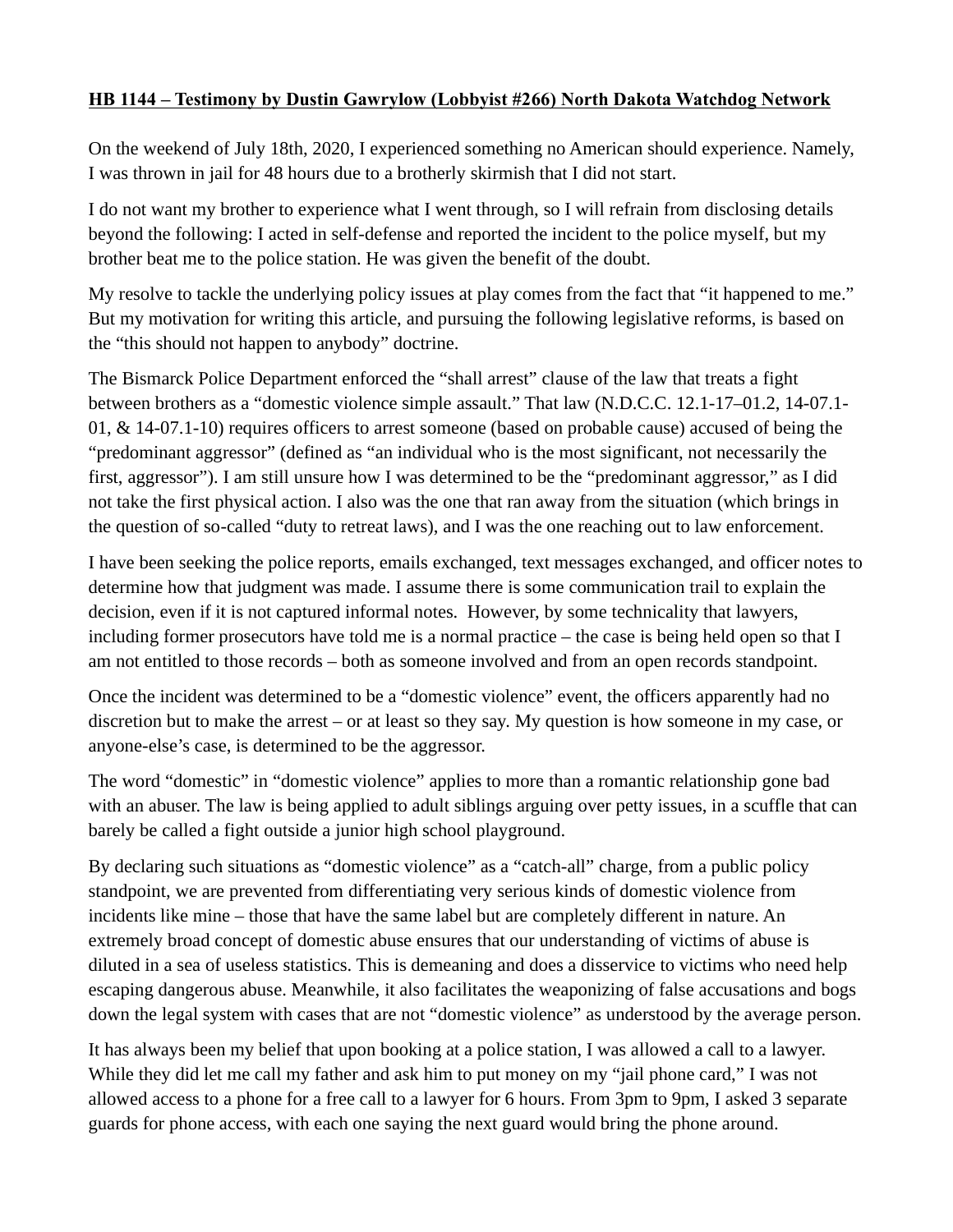Being of the political world, I personally know lots of lawyers. I've just never needed one in a criminal situation. So I was appalled that I was not allowed access to a phone to call a lawyer until it was far too late in the day to even do anything about the situation.

I was held for 48 hours, the first 24 hours being in a "solitary confinement cell." The cell was lit with a bright and blinding LED-style light for 18 hours and with a bright orange light for the remaining hours. A two-inch-thick "mattress" on concrete was what was provided. Of course, under these sleepdeprivation conditions, sleep was not possible on the first night. Nor was sleep possible for the second night when they transferred me to a "POD" with all repeat offenders. Luckily, they were fairly wellbehaved while I was there. (Once they found out what I do for a living in politics, they all wanted my attention and advice on how to fix their situations. Of course, I had no answers for them.)

After 48 hours in jail, and while waiting to be called for a bail/bond hearing in front of a judge (as required by law), I was released after the "states' attorney declined to pursue prosecution." Upon release – and I knew this would happen  $-1$  found news that my mugshot had already made the rounds on social media. To this moment, no official notice or statement has been made by the county states' attorney stating that the charges are not being pursued. As a result, I cannot get the various websites that aggregate and syndicate mugshot photos to remove those.

As this situation has continued to unravel, in attempting to obtain my case records from the police department and the states' attorney's office, I have been told verbally by a paralegal that an attorney in the states' attorney's office approved downgrading the original charge to a "Mutual Combat" which is just a normal fight, that is subject to civil law, not criminal law. I have also been told that the case "is under further review" and that as such I cannot obtain my case records because without there being charges in place, I am not currently a defendant so I have no rights of a defendant. And because it is an open case without charges, it is exempt from Open Records Laws.

Saying the "justice system is broken" is an empty talking-point from politicians who want to sound like they care. Based on my experience, I now believe that most people, including lawmakers, have little-tono understanding as to just how it is broken. From my experience in all this, I have determined that our justice system is broken in a very tangible way. Below are five reforms I believe the North Dakota legislature can and should enact in the 2021 legislative session.

## Public Policy Reform Suggestions

Based on my experience, I believe there are at least five meaningful and viable changes to our criminal justice system that would dramatically bring us into closer alignment with "innocent until proven guilty," the principle that every North Dakotan expects. Sure, I was not officially administered any punishment. But 48 hours of detainment and sleep deprivation is punishing, and it makes absolutely no sense to subject an innocent person to such punishment. I say this as someone who has never been in trouble for more than a speeding ticket and who has a decent handle on the law.

1.The definition of "domestic" in "domestic violence" is far too broad. Situations that currently qualify for a domestic violence charge, on the probable cause basis as determined by the police, can snag far too many people in the net. For instance, timelines should be thoughtfully considered when determining that an incident is domestic in nature. Two adults involved in an incident of aggression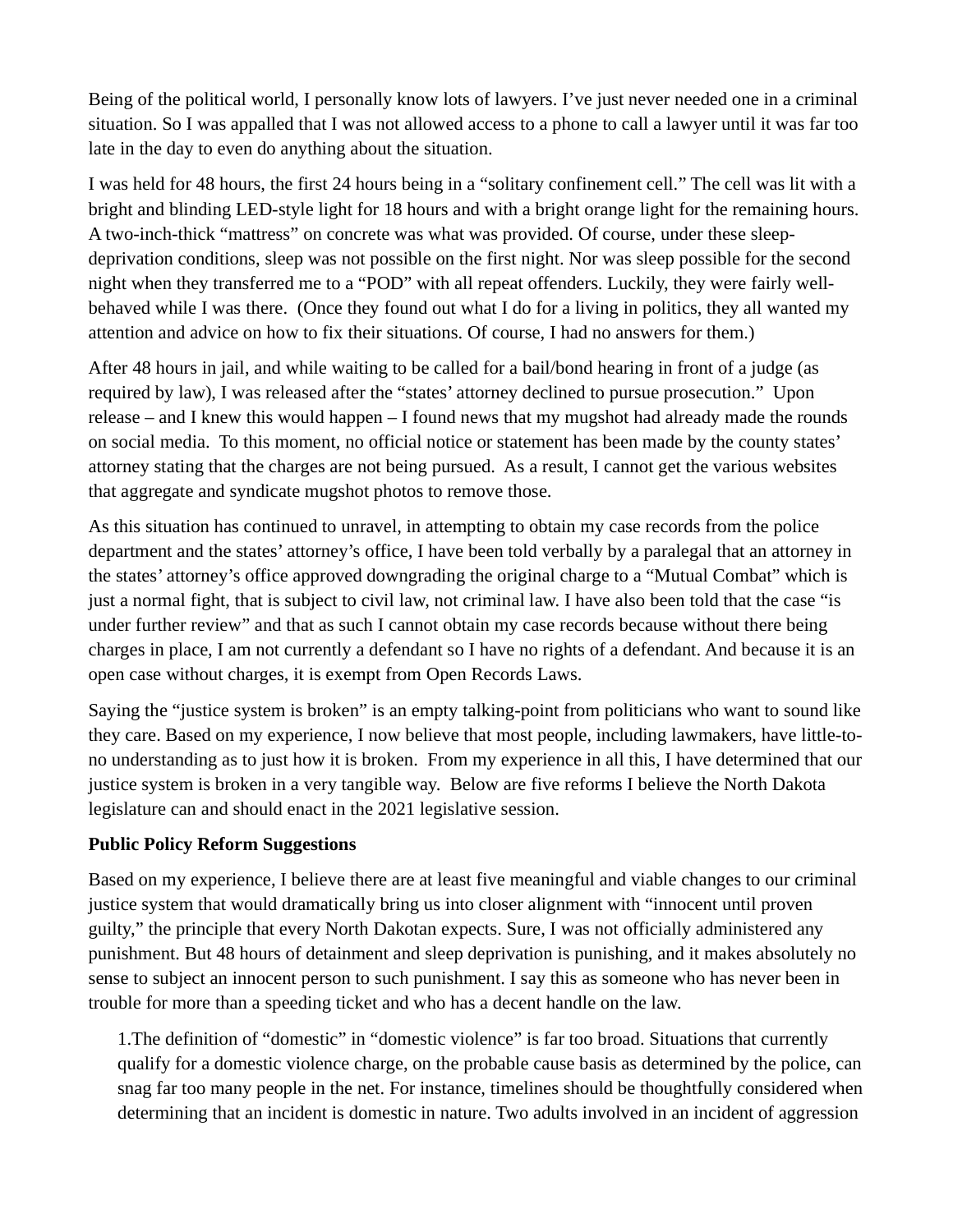who, as children of the same parents, had previously lived together many years ago are not genuinely engaged in a "domestic" dispute. Our encounter being framed as "domestic violence" not only violates common sense but goes against the supposed "family values" philosophy that many politicians proclaim. I am wondering how many decades my adult brother and I would have needed to live apart to avoid the "domestic" label for our incident. In any case, a redefining of "domestic" in our century code is imperative.

2.An arrested person's mugshot should not be a matter of public record until a judge has been seen and a prosecutor has determined that a case is viable. If, as in my case, a prosecutor determines not to pursue prosecution, then a publicly issued mugshot represents nothing more than public shaming for an innocent individual. We can keep victims of actual domestic violence safe while not arbitrarily humiliating innocent individuals. Arrestees should be able to have timely contact family to get help with the situation, especially first time arrestees who don't understand the ins and outs of the system.

3.Funds should be appropriated such that city, county, and state governments can use video conferencing for calls on weekends. It is not right that a weekday arrest can be over in mere hours while a weekend arrest can drag on for 48 hours or more. Accepting the cost of weekend calls and avoiding the cost of housing and monitoring innocent people is clearly the fiscally responsible choice, How much taxpayer money is used to over-build jails based on the "weekend surge,"? How many people are forced to needlessly endure the sort of sleep-deprivation conditions that I did? By funding and requiring daily and timely bail/bond hearings, it may cost more in salary for judges and officials. However, such costs will be offset by the reduced presence of detained individuals.

4.Those arrested, including everyone but especially those with no prior conviction, should be treated with basic human dignity. The average person would consider the treatment I received to be intentional sleep deprivation tactics. Jail should be no vacation, but it should not induce physical harm or pain either. The way things are, people with mental or behavioral health struggles are only going to leave jail in a worse state, not better. A key question is, if law enforcement processes are not designed to protect the innocent and help keep offenders from repeating their mistake, then what is the point to all of this? We are spending a lot of taxpayer money to mistreat folks who will ultimately be found innocent while failing to help actual offenders avoid a life of crime. By worsening rather than bettering the people who come into contact with law enforcement, we ensure a perpetual process that will only continue to increase costs. Again, what is the point of that?

5.Patients who have been arrested should not be denied access to their needed medications as determine by their doctor prior to arrest. Prior to booking, I was taken to the emergency room when I informed the arresting officer that I have long standing high blood pressure. I have also had surgeries, medical conditions, and other injuries that have led my doctor to prescribe medications for me. For instance, I use a migraine medication for migraines caused by high blood pressure spikes. My lack of access to my medications exacerbated my blood pressure problem by increasing my pain level. In a worse-case scenario, a patient like myself could suffer a stroke or aneurysm and even death. What as a society do we gain from risking the lives of those who are arrested? Why would we as a society want to put an accused person in more danger than is required? Taxpayers